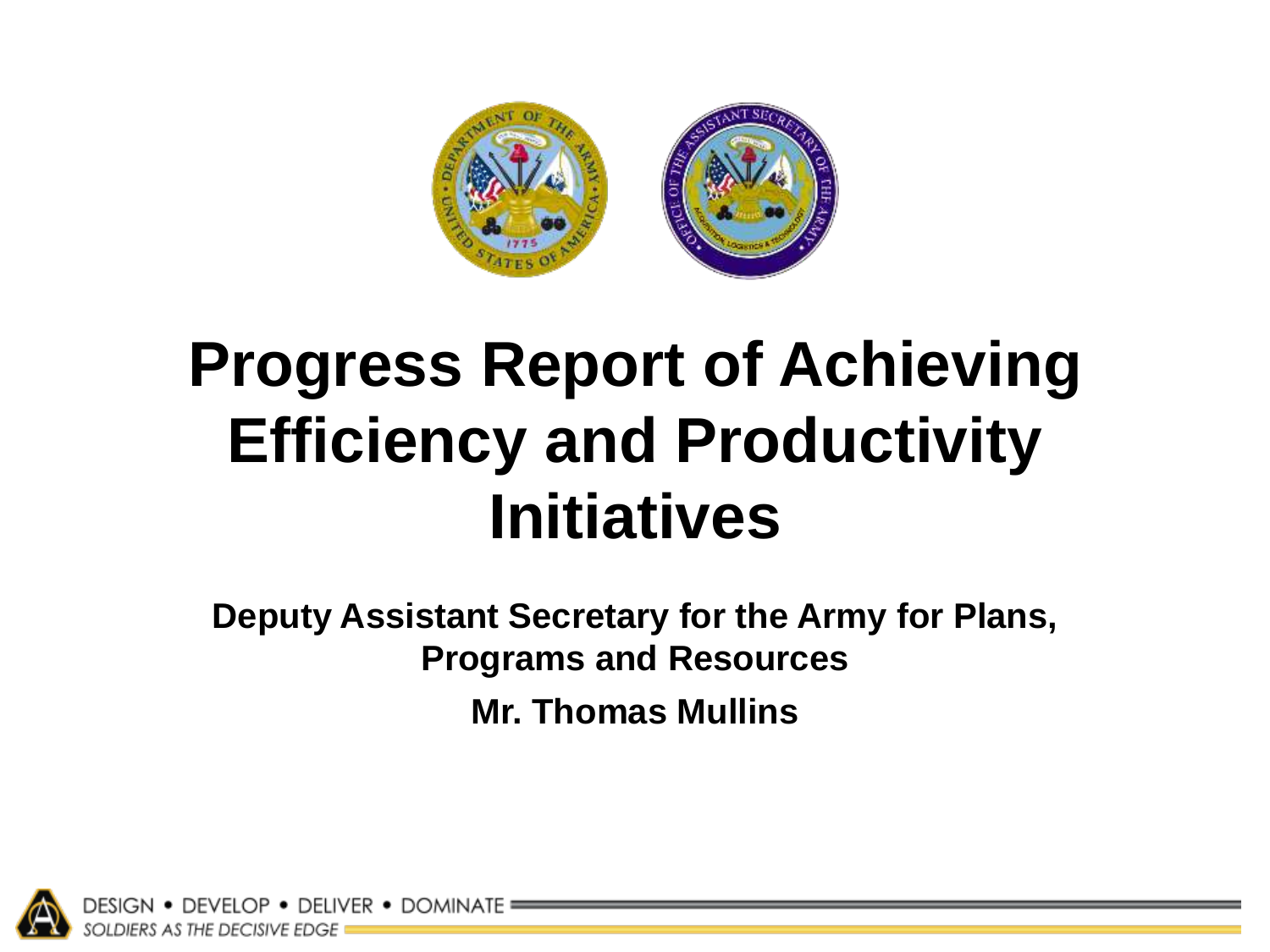

# **COST ESTIMATION PROCESS**

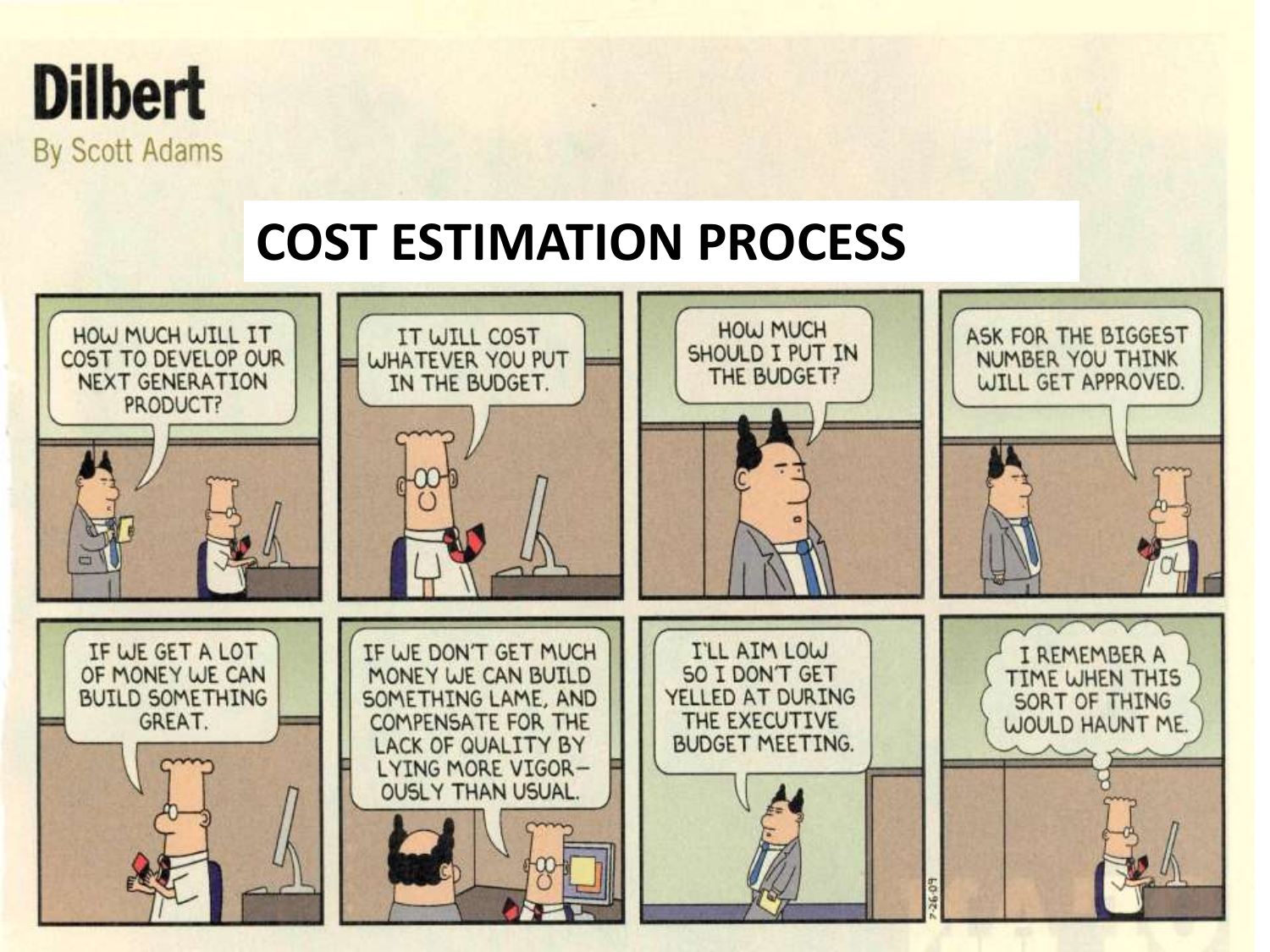



# **Doing This To Sustain/Enhance Urgent & Future Capabilities Forces & Structure Readiness Reducing installation overhead & manpower program adjustments Reducing redundancies in weapons systems Streamlining operations and organizations Quality of Life \$29.6B in Efficiencies Submitted \$26.1B in net enhancements**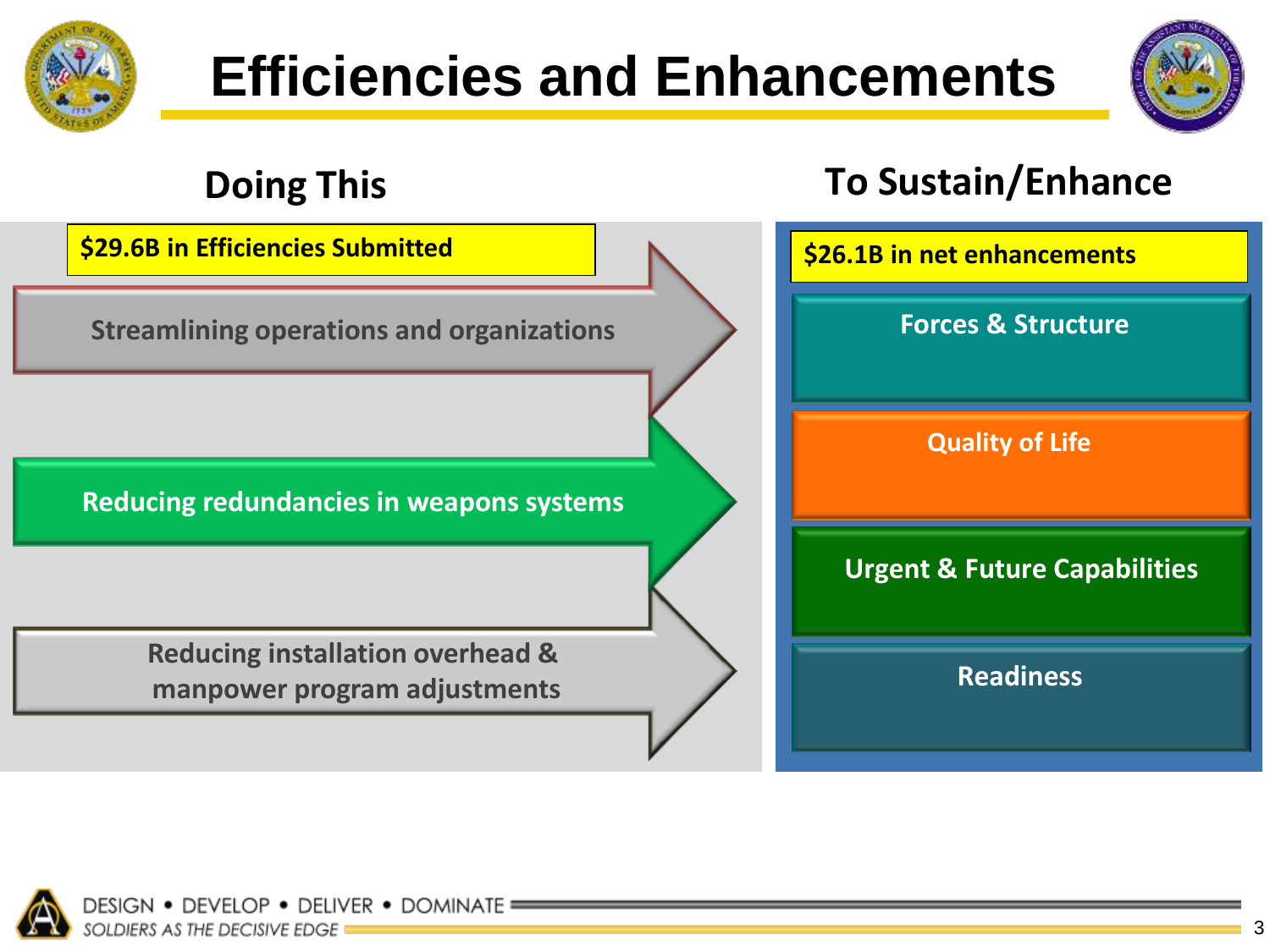

# **Restoring Affordability & Productivity**



## **1. Affordability/Cost Reduction**

- Leveraging
- Should cost vs. Will cost
- Affordability as Requirement
- Stable Production Rate
- **Portfolio Reviews**

## **2. Contract Terms**

- Type of contract
- Cash flow
- Non-value added
- Improved audits

## **3. Incentives**

- **Policy**
- Small business
- Rewarding excellence
- Protect tech base



- **Metrics**
- Develop out-year wedge (2-3%)
- CAPE (Industry Savings Assessment)

## **5. Services Tradecraft**

• Management of services

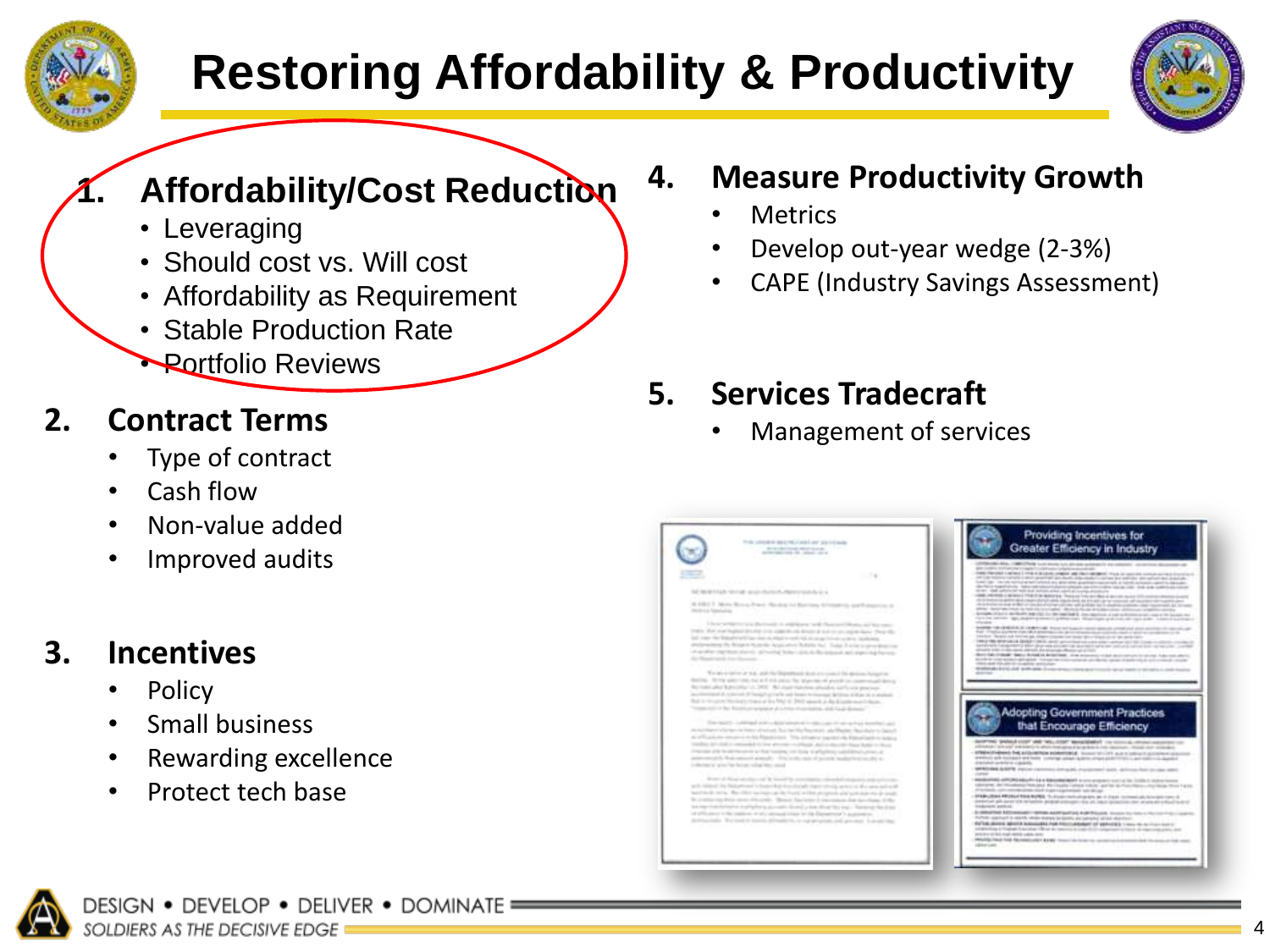



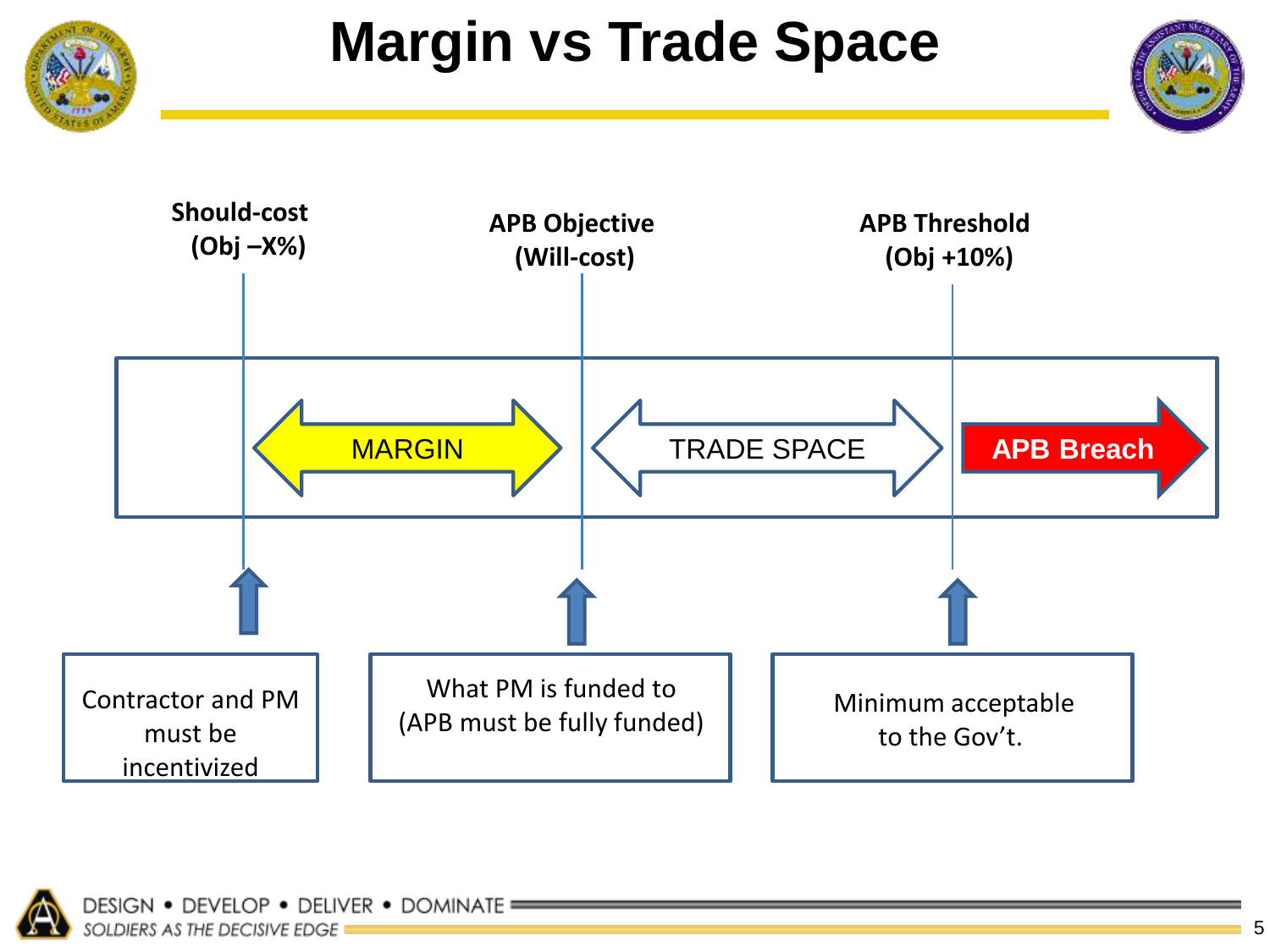



# BACK UP SLIDES

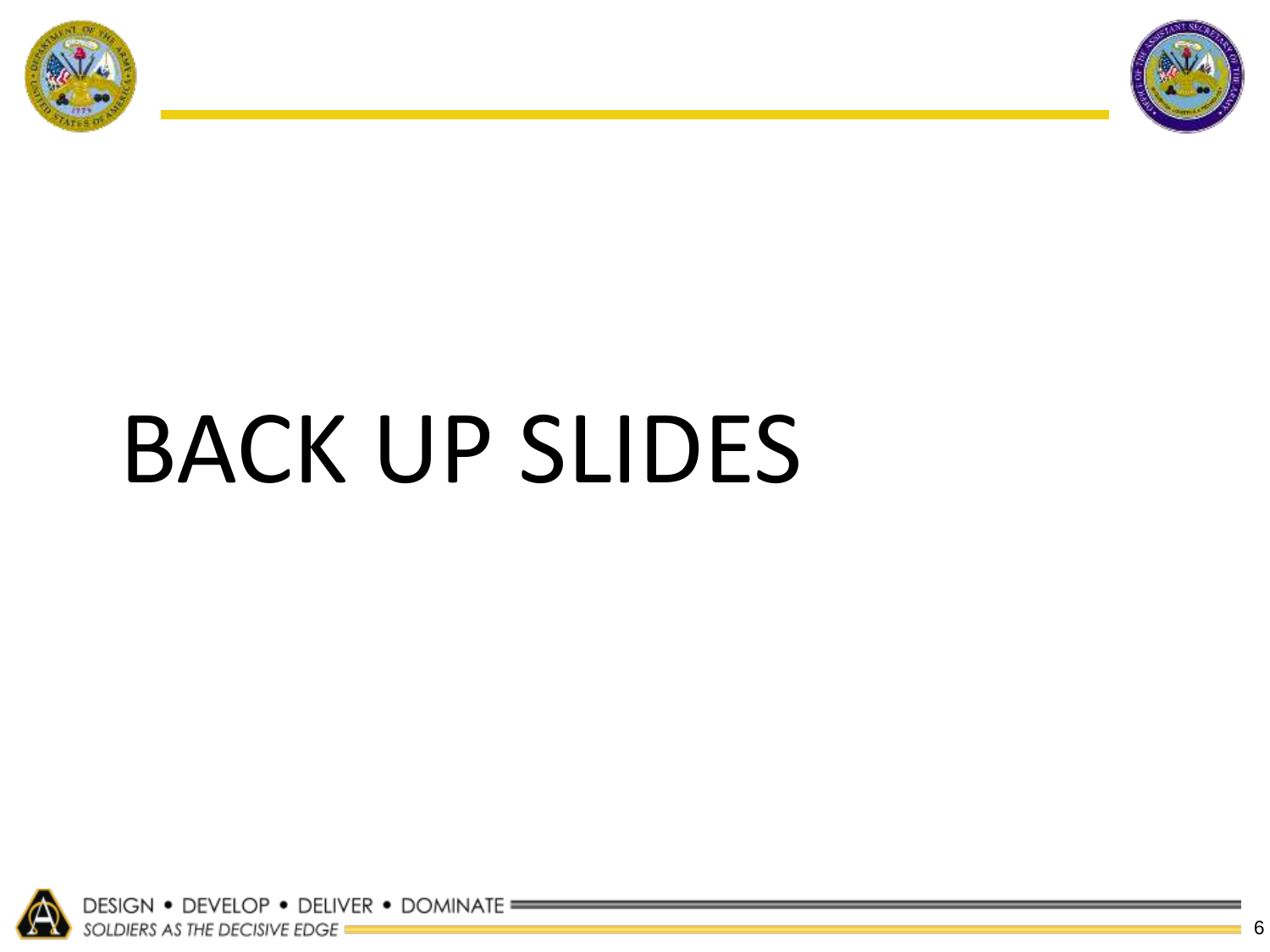



## **"Program-Level" Should Cost Estimate - not just the immediate contract!**

#### • **Who owns?**

Program office develops, owns, reports & tracks the program-level should cost estimate. Program manager (PM) recommends to MDA (AT&L/AAE) for approval.

#### • **When required?**

All milestone decisions or other decisions going before OUSD(AT&L) and AAE; annual updates/progress reporting.

#### • **Which programs?**

ACAT I, II and III

#### • **Intent:**

- − A DoD internal management tool used to incentivize performance to targets.
- − Based on realistic technical and schedule baselines and assumes successoriented outcomes from implementation of efficiencies, lessons learned, and best practices.
- Designed to drive productivity improvements in our programs and will incorporate results of contract direct and indirect cost reviews (See FAR 15.407-4 and DFARS 215-407-4 should-cost reviews) when they are conducted.

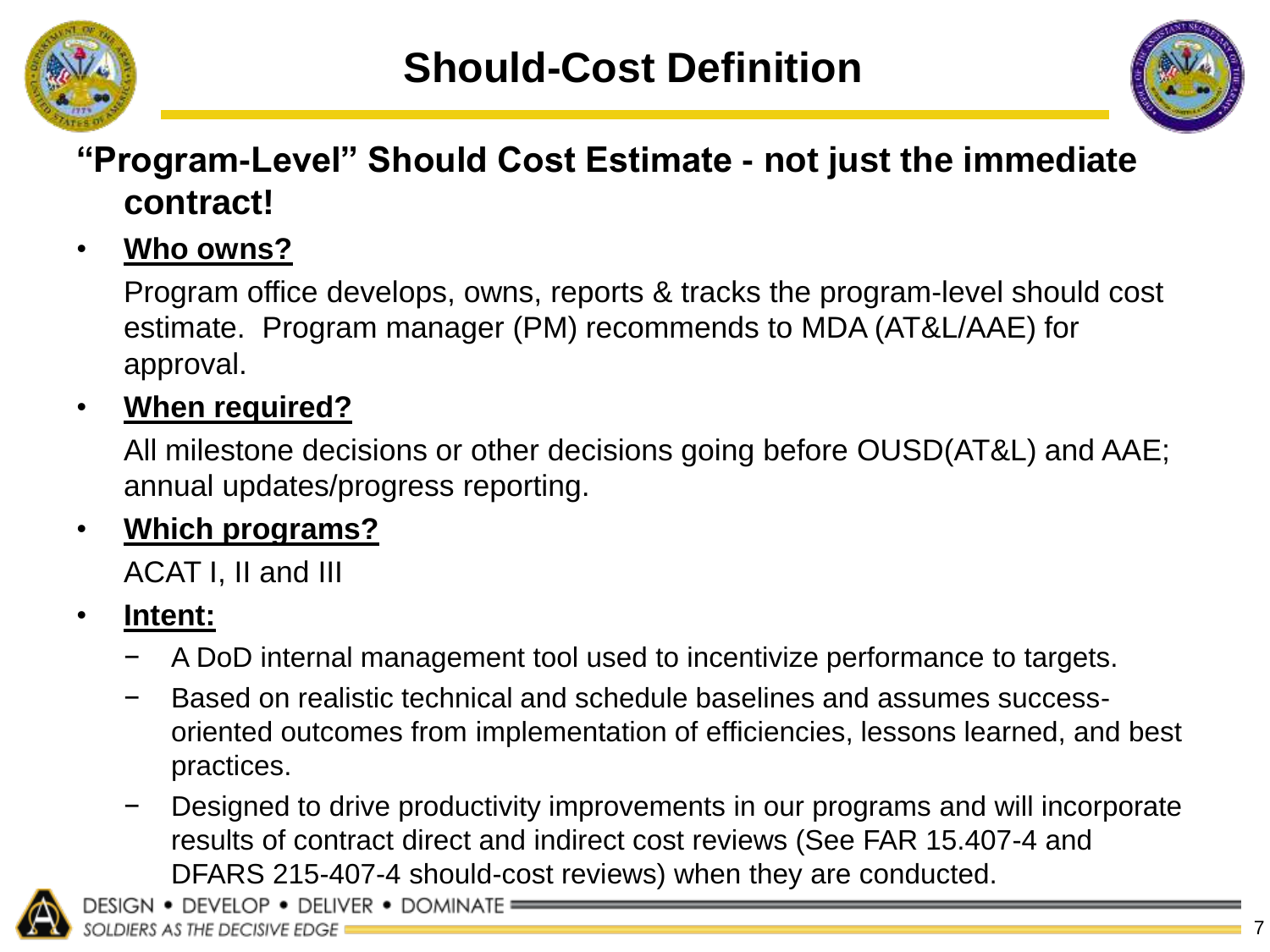



# • **What it is not:**

- − Not the FAR/DFARS definition of Should cost.
- Broad challenges by management to reduce cost through straight reductions by a specified percentage or dollar value against the will-cost estimate are **not** valid should-cost estimates. Estimates are expected to have specific actionable content associated with reductions.
- − Anything requiring significant investment for completion and an increase to the budget is outside the scope of the should-cost estimate and should be shown separately for consideration
- Most items outside the control of the program office and inconsistent with the current program of record are outside excursions and not appropriate for the should-cost estimate. However, these can be raised with Stakeholder concurrence or if PM/PEO believes Senior Leaders will support implementation
	- Example: economic production rates